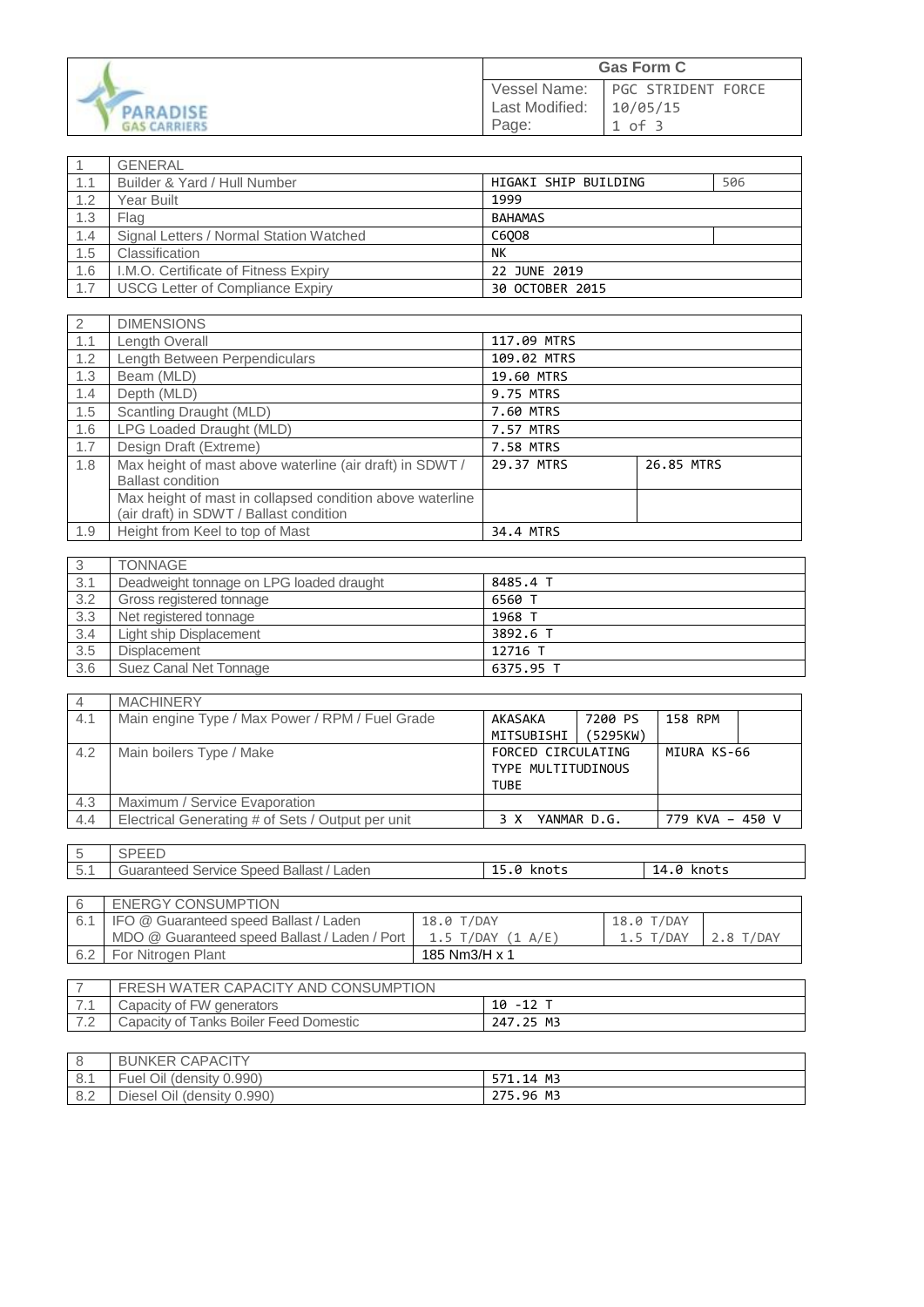

| $\hbox{9}$ | CARGO                                                       |                                      |
|------------|-------------------------------------------------------------|--------------------------------------|
| 9.1        | Number                                                      | 2 TANKS                              |
| 9.2        | <b>Type of Construction</b>                                 | 2PG                                  |
| 9.3        | Type, Details of Insulation                                 | POLYURETHANE FOAM 35-40 KG/M3 150 MM |
|            |                                                             | MOISTURE AND FIRE RESISTENT          |
| 9.4        | Minimum Temperature                                         | $-48^\circ$ C                        |
| 9.5        | 100% Capacity $@ -48°C$ of #1 Tank                          | 3250 M3                              |
|            | 100% Capacity @ -48°C of # 2 Tank                           | 3250 M3                              |
|            | Total 100% Capacity @ -163°C                                | 6500 M3                              |
| 9.6        | Loading or Filling Restrictions                             | 98%                                  |
| 9.7        | The vessel's cargo tanks can be cooled down from            | 5°O/H                                |
|            | ambient temperature for initial loading within              |                                      |
| 9.8        | Cargo Loading Performance. The Vessel is capable of         | <b>YES</b>                           |
|            | receiving a full cargo(including Slow start and topping up, |                                      |
|            | but excluding cooling of pipes, connecting/disconnecting)   |                                      |
|            | in less than 19 hours, provided the cargo tanks are         |                                      |
|            | properly cooled down and the vapors return line is suitable |                                      |
|            | for the vessel to use the HD compressors                    |                                      |
|            |                                                             |                                      |
| 9.9        | Maximum Filling Rate                                        | 340 MT/H WITH VAPOUR RETURN          |
|            |                                                             | 300 MT/H WITHOUT VAPOUR RETURN       |
| 9.10       | Relief valve settings                                       | 7.0 KG/CM2 / 6.0KG/CM2 / 4.0KG/CM2   |
| 9.11       | Loaded Boil-Off Design Rate during laden voyage shall       | N/A                                  |
|            | be equal to or less than ___% of the full loaded cargo      |                                      |
|            | per day                                                     |                                      |

| 10   | <b>CARGO PUMPS</b>                                        |                 |          |
|------|-----------------------------------------------------------|-----------------|----------|
| 10.1 | Number per Tank                                           |                 |          |
| 10.2 | Type and Make                                             | DEEPWELL        | SVANEHOJ |
|      |                                                           | DW150/150-3-K+1 |          |
| 10.3 | <b>Rated Capacity Each</b>                                | 260 M3/H        |          |
| 10.4 | Cargo Discharging Performance                             | 18 H            |          |
|      | (If a Vapor connection is not supplied, the vessel should |                 |          |
|      | be able to still comply with the statement generating     |                 |          |
|      | return using the cargo vaporizer.)                        |                 |          |

|                                | <b>SPRAY PUMPS</b>          |     |     |
|--------------------------------|-----------------------------|-----|-----|
| $-11 - 1$                      | Number per Tank             | N/A |     |
| 110<br>$\mathsf{L} \mathsf{L}$ | Type and Make               | N/A | N/A |
| 11.3                           | Rated Capacity of Each Pump | N/A |     |

| 12   | <b>CARGO INSTRUMENTATION</b>                    |                                     |
|------|-------------------------------------------------|-------------------------------------|
| 12.1 | Number & Type of Main Level Gauges & Accuracy   | 1 PER TANK, ENRAF 806,+/- 5mm       |
| 12.2 | Number & Type of Backup Level Gauges & Accuracy | N/A                                 |
| 12.3 | Number of Temperature Sensors in Each Tank      |                                     |
| 12.4 | Position of Temp. Sensors within Cargo Tanks    | TOP - 11 490 MM                     |
|      |                                                 | MIDDLE - 7 852 MM                   |
|      |                                                 | BOTTOM - 1220 MM                    |
| 12.5 | No / Type of Pressure Sensors & Accuracy        | 1 - YAMATAKE JTG 940A / +/- $0.1\%$ |